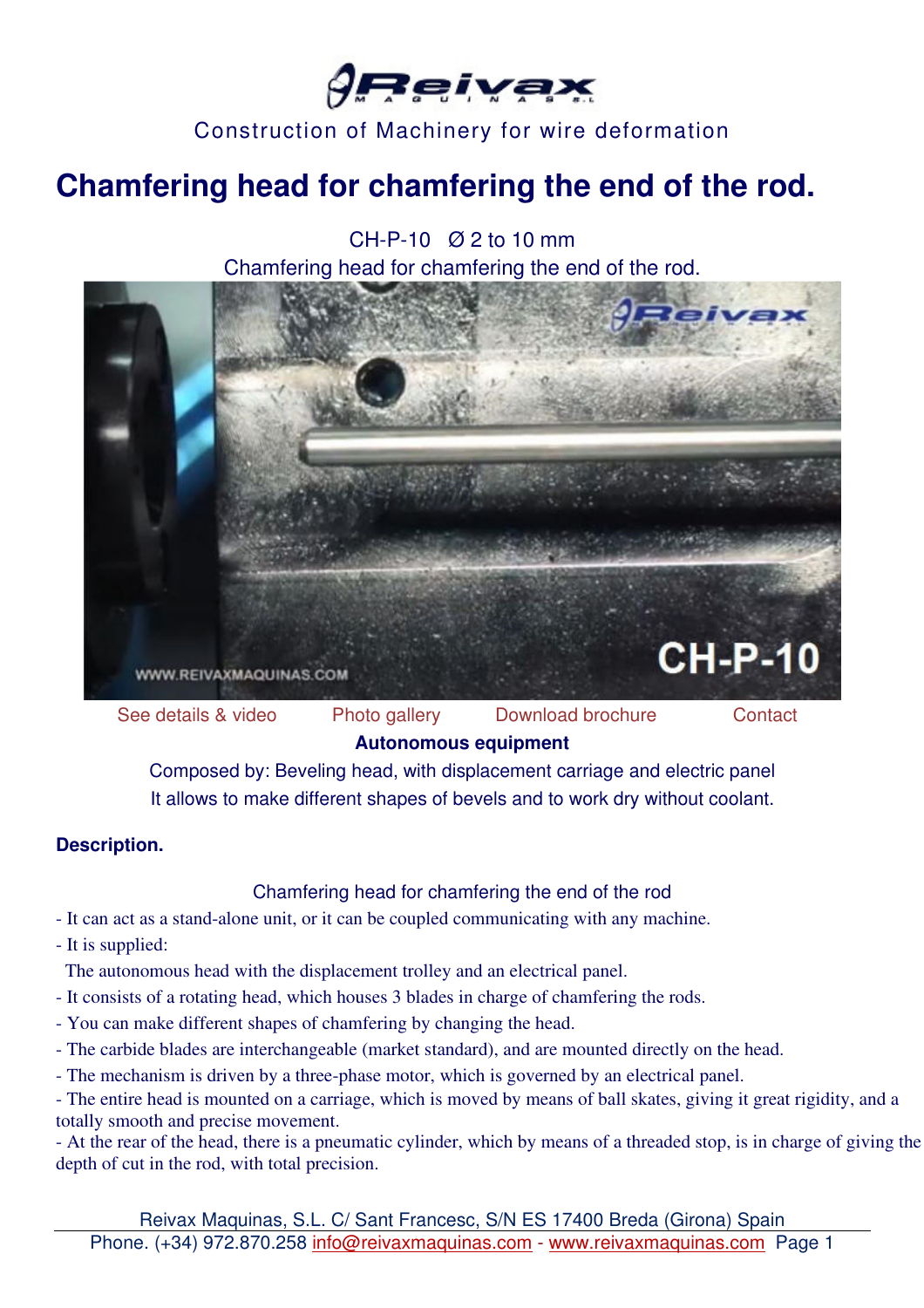

- The head incorporates a blower in the cutting area, to facilitate the chip exit, which is carried out through the lower part of the head.

- This head can work dry, without coolant,
- It is designed to be mounted on automatic machines, which require a high production rate.
- It is very fast, for example: A 2mm chamfer. deep, it takes 0.2 seconds.
- There is the option of attaching a clamp, in charge of holding the rod, when the chamfer is made, avoiding the twisting of the rod, and greatly extending the useful life of the blades.
- The head is characterized by:
- The robustness, reliability, precision and minimal maintenance
- It can sync with any other machine.
- Interchangeable standard blades.
- Speed in the execution of a chamfer
- It allows an easy and fast change of parameters.
- Complies with the European regulations approved and required by the CE: Machines 2006/42 / CE.
- It is a robust, productive and low-maintenance machine

#### **Capability.**

#### Chamfering head for chamfering the end of the rod

| <b>Model</b>                    | <b>CH-P-10</b>  |
|---------------------------------|-----------------|
| CN autonomous head:             |                 |
| - Scroll carriage               | <b>Yes</b>      |
| - Distribution panel            | <b>Yes</b>      |
| Ø Wire                          | $2$ to 10 mm    |
| Interchangeable standard blades | 3               |
| Chip ejection                   | <b>Blown</b>    |
| Run dry without coolant         | <b>Yes</b>      |
| Example speed: 2 mm chamfer     | 0,2 Seconds     |
| Pneumatic rod clamping clamp    | Optional        |
| Chamfered length: Threaded stop | <b>Yes</b>      |
| Communication                   | <b>Ethernet</b> |
| The head:                       |                 |
| - Measures                      | 540 320 260 cm  |
| - Weight                        | 60 Kg           |
| - Installed power               | To consult      |
| - Input voltage                 | On request      |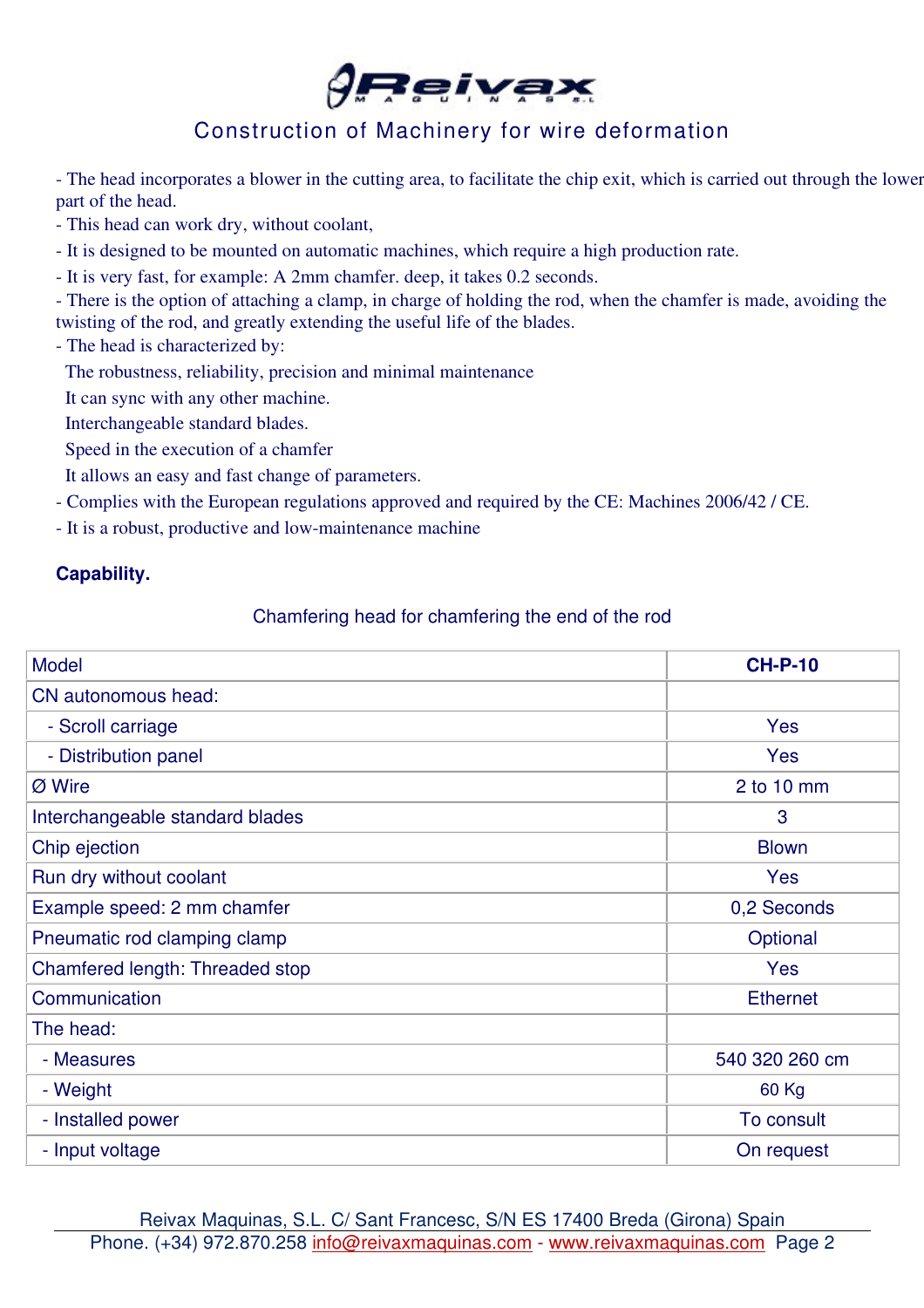

| Documentation: Spanish or English   | On request  |
|-------------------------------------|-------------|
| Certifications: Reference / Country | On request  |
| External risk assessment (Pilz)     | On request  |
| Manufacturing period                | $+2$ months |

### **Photo gallery:**



www.reivaxmaquinas.com

Chamfering head for chamfering the end of the rod.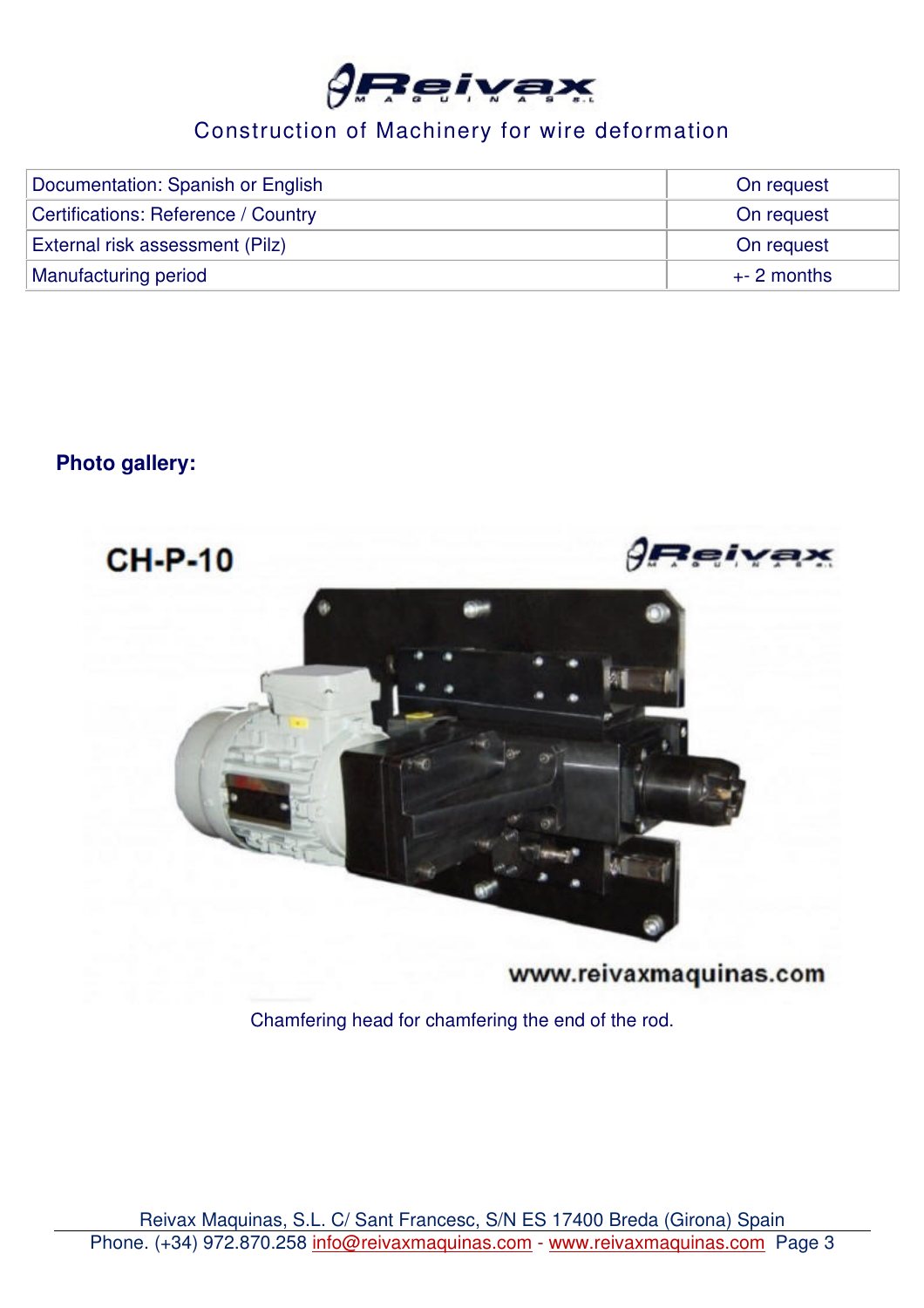



Chamfering head for chamfering the end of the rod.



Chamfering head for chamfering the end of the rod.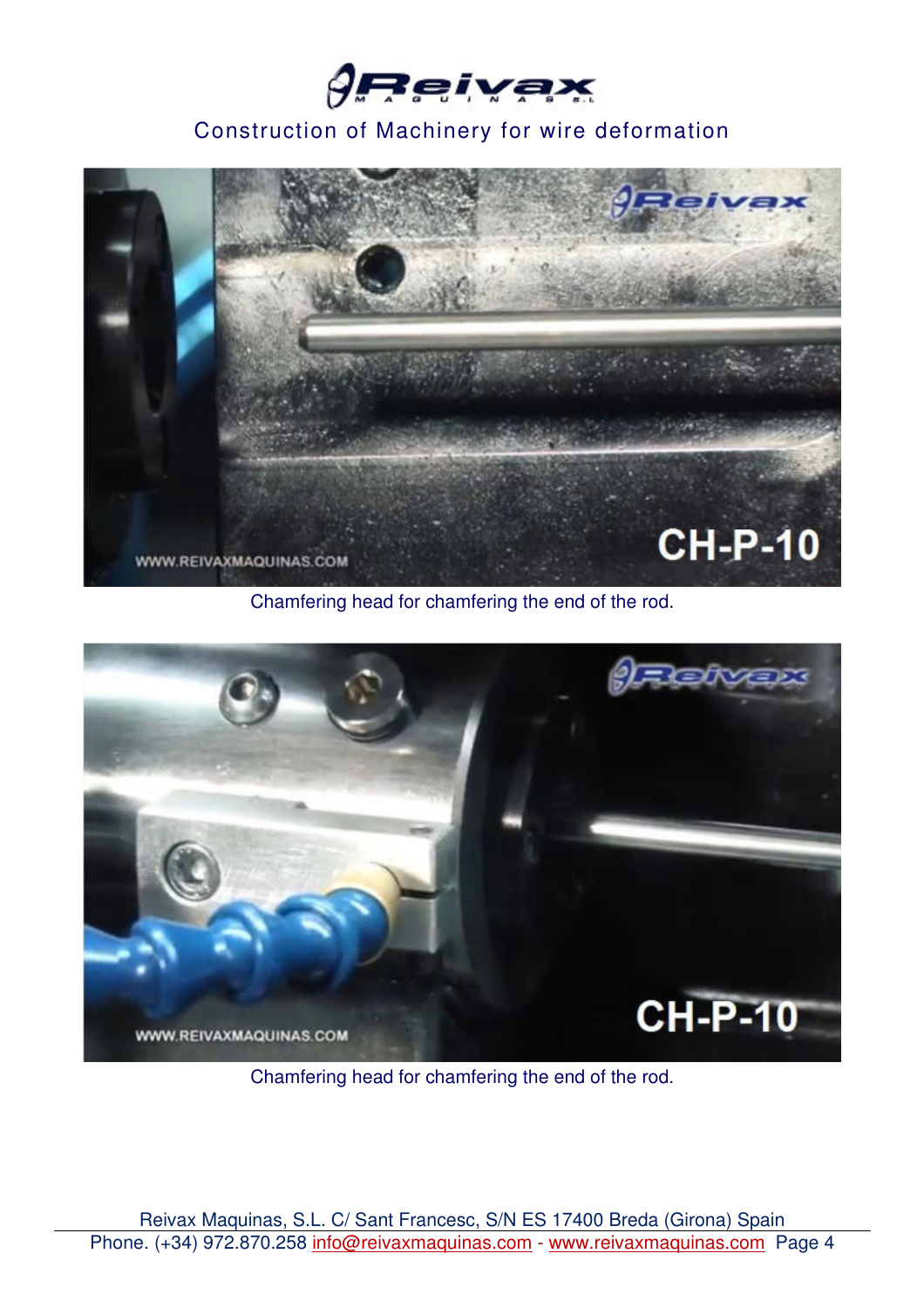



Chamfering head for chamfering the end of the rod.



Chamfering head for chamfering the end of the rod.